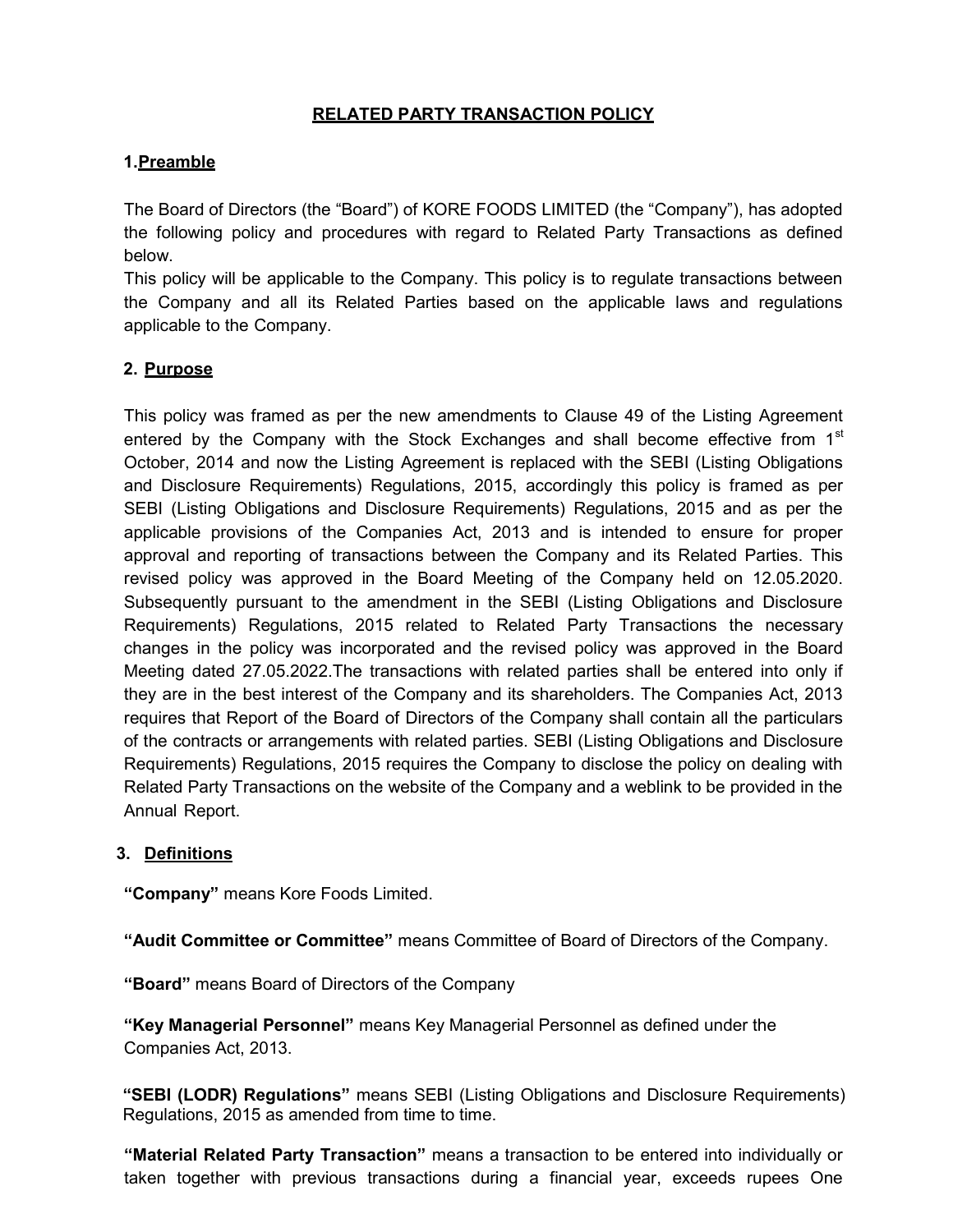Thousand Crores or ten percent of the annual consolidated turnover of the Company as per the last audited financial statements of the Company, whichever is lower.

Notwithstanding the above, with effect from July 01, 2019 a transaction involving payments made to a related party with respect to brand usage or royalty shall be considered material if the transaction(s) to be entered into individually or taken together with previous transactions during a financial year, exceed five percent of the annual consolidated turnover of the Company as per the last audited financial statements of the Company.

"Material Modifications" means any modification to the related party transaction/s which shall result in an impact on the value of the transaction by 20% as compared to the approval given by the Audit Committee/Board/Shareholder earlier.

"Policy" means Related Party Transaction Policy.

"Related Party" Regulation 2(zb) of SEBI (LODR) Regulations which is as follows:

a related party as defined under sub-section (76) of section 2 of the Companies Act, 2013 or under the applicable accounting standards:

Provided that:

(a) any person or entity forming a part of the promoter or promoter group of the Company; or

(b) any person or any entity, holding equity shares:

- (i) of twenty per cent or more; or
- (ii) of ten per cent or more, with effect from April 1, 2023;

 in the Company either directly or on a beneficial interest basis as provided under section 89 of the Companies Act, 2013, at any time, during the immediate preceding financial year;

shall be deemed to be a related party:

Provided further that this definition shall not be applicable for the units issued by mutual funds which are listed on a recognised stock exchange(s);

 "Related Party Transaction" means transaction/s as given under clause (a) to (g) of subsection (1) of Section 188 of the Companies Act, 2013 and the rules prescribed thereunder and as defined in clause (zc) of Regulation 2 of the SEBI (LODR) Regulations including modifications or amendments made thereto.

"Relative" means relative as defined under sub-section (77) of section 2 of the Companies Act, 2013 and rules prescribed thereunder;

Provided this definition shall not be applicable for the units issued by mutual fund which are listed on a recognized stock exchange(s).

# 4. Policy

# 4.1 Identification of Potential Related Party Transactions :

Each director and Key Managerial Personnel is responsible for providing notice to the Board or Audit Committee of any potential Related Party Transaction involving him or her or his or her Relative, including any additional information about the transaction that the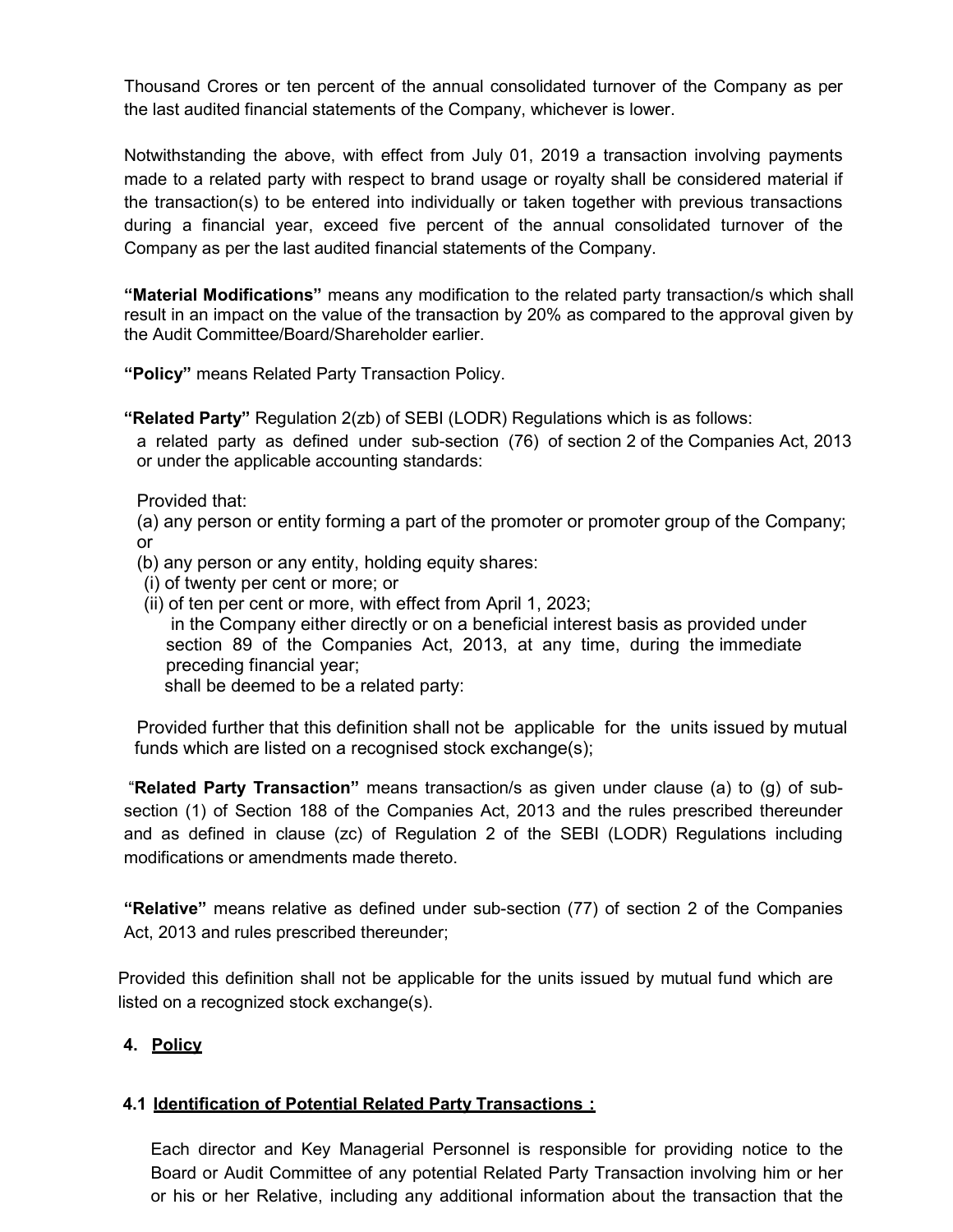Board/Audit Committee may reasonably request. The Audit Committee will determine whether the transaction does, in fact, constitute a Related Party Transaction requiring compliance with this policy.

The Finance Department shall ensure that no related party transactions are processed without the approval of the Audit Committee and it shall be duty of the Finance Department to communicate all related party transactions in advance to the Company Secretary to enable to take requisite approvals.

The Company strongly prefers to receive such notice of any potential Related Party Transactions well in advance so that the Audit Committee/Board has adequate time to obtain and review information about the proposed transaction.

## 4.2 Prohibitions related to Related Party Transactions

All Related Party Transactions and subsequent material modifications shall require prior approval of Audit Committee. Only those members of the Audit Committee who are Independent directors shall approve related party transactions.

Provided further that a related party transaction to which the subsidiary of the Company is a party but the Company is not a party, shall require prior approval of the audit committee of the Company if the value of such transaction whether entered into individually or taken together with previous transactions during a financial year exceeds ten per cent of the annual consolidated turnover, as per the last audited financial statements of the Company;

With effect from April 1, 2023, a related party transaction to which the subsidiary of a Company is a party but the Company is not a party, shall require prior approval of the audit committee of the Company if the value of such transaction whether entered into individually or taken together with previous transactions during a financial year exceeds ten per cent of the annual standalone turnover as per the last audited financial statements of the subsidiary;

Prior approval of the audit committee of the listed entity shall not be required for a related party transaction to which the listed subsidiary is a party but the Company is not a party, if regulation 23 and sub-regulation (2) of regulation 15 of SEBI (LODR) Regulations are applicable to such listed subsidiary.

Explanation: For related party transactions of unlisted subsidiaries of a listed subsidiary as referred above, the prior approval of the audit committee of the listed subsidiary shall suffice.

The approval of the Audit Committee can be granted by way of a circular resolution. However, the Audit Committee may grant omnibus approval for Related Party Transactions proposed to be entered into by the company subject to the following conditions:

- a. The Audit Committee shall lay down the criteria for granting the omnibus approval in line with the policy on Related Party Transactions of the company and such approval shall be applicable in respect of transactions which are repetitive in nature.
- b. The Audit Committee shall satisfy itself the need for such omnibus approval and that such approval is in the interest of the company;
- c. The omnibus approval shall specify
- (i) the name/s of the related party, nature of transaction, period of transaction, maximum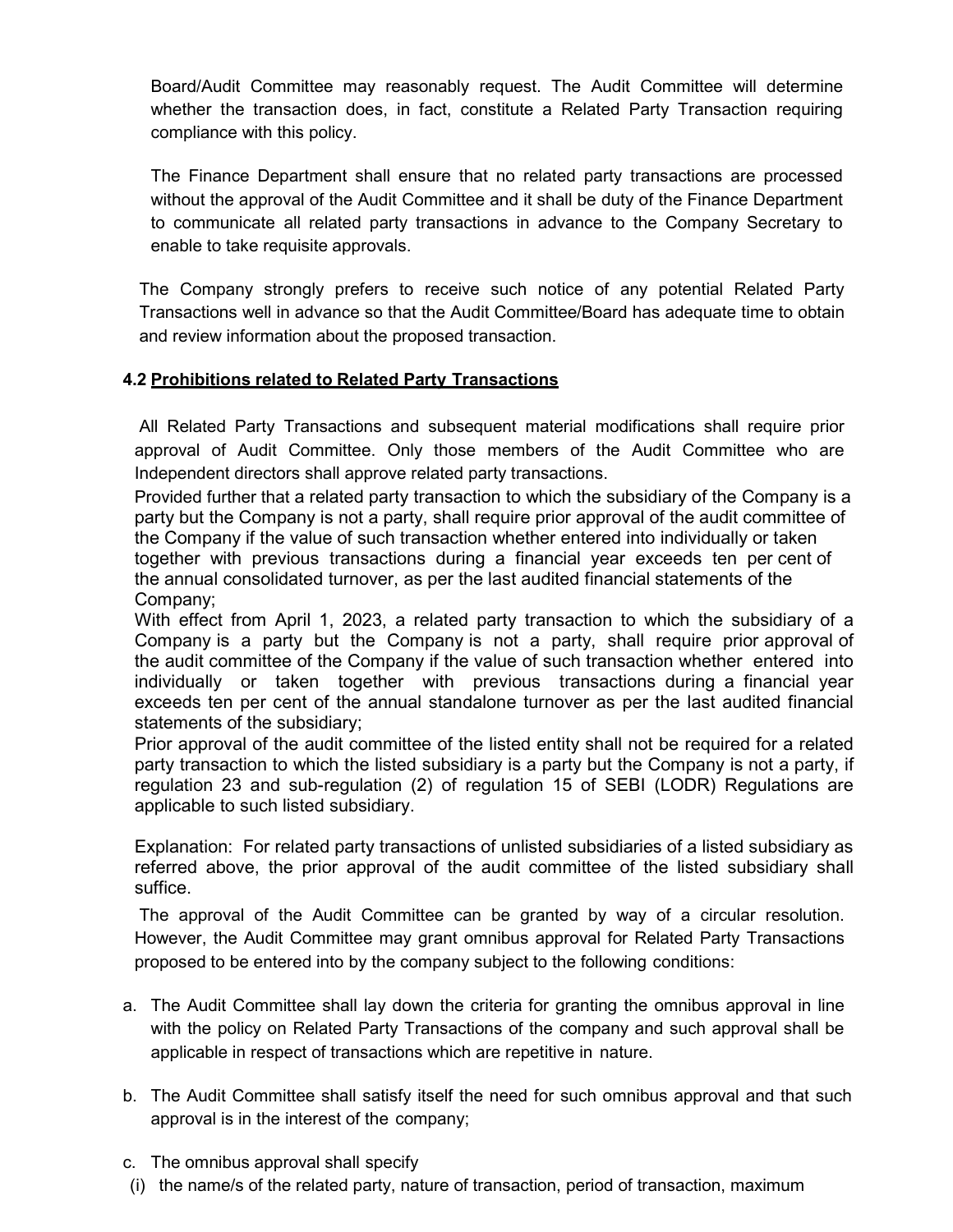amount of transaction that can be entered into,

- (ii) the indicative base price / current contracted price and the formula for variation in the price if any and
- (iii) such other conditions as the Audit Committee may deem fit;

Provided that where the need for Related Party Transaction cannot be foreseen and aforesaid details are not available, Audit Committee may grant omnibus approval for such transactions subject to their value not exceeding Rs.1 crore per transaction.

- d. Audit Committee shall review, at least on a quarterly basis, the details of Related Party Transactions entered into by the company pursuant to each of the omnibus approval given.
- e. Such omnibus approvals shall be valid for a period not exceeding one year and shall require fresh approvals after the expiry of one year.
- f. The Board shall approve such Related Party Transactions as are required to be approved under Companies Act, 2013 and /or SEBI (LODR) Regulations and /or transactions referred to it by the Audit Committee.
- g. All Material Related Party Transactions and subsequent material modifications shall require prior approval of shareholders of the Company through resolution and no Related Party shall vote to approve such resolutions whether the entity is a related party to the particular transaction or not:

Provided that prior approval of the shareholders of the Company shall not be required for a related party transaction to which the listed subsidiary is a party but the Company is a party; if Regulation 23 and sub-regulation (2) of regulation 15 of SEBI (LODR) Regulations are applicable to such listed entity.

Explanation: For related party transactions of unlisted subsidiaries of a listed subsidiary as referred above, the prior approval of the shareholders of the listed subsidiary shall suffice.

- i. All Related Party Transactions which are not in the ordinary course of business or not an Arm's length transaction then all such transactions will require prior approval of Audit Committee, Board and shareholders by ordinary resolution if the amount of transaction/s exceeds the threshold limits mentioned under Section 188 of the Companies Act, 2013 read with rules and the Related Parties shall abstain from voting on such resolution(s).
- j. The approval mechanism for Related Party Transactions shall be as stipulated in the SEBI (LODR) Regulations and/or Companies Act, 2013 and as amended from time to time.

### 4.3 Review and Approval of Related Party Transactions

The audit committee shall review at least on a quarterly basis, the details of related party transactions entered into by the Company pursuant to each of the omnibus approvals given.

To review a Related Party Transaction, the Committee will be provided with all relevant material information of the Related Party Transaction, including the terms of the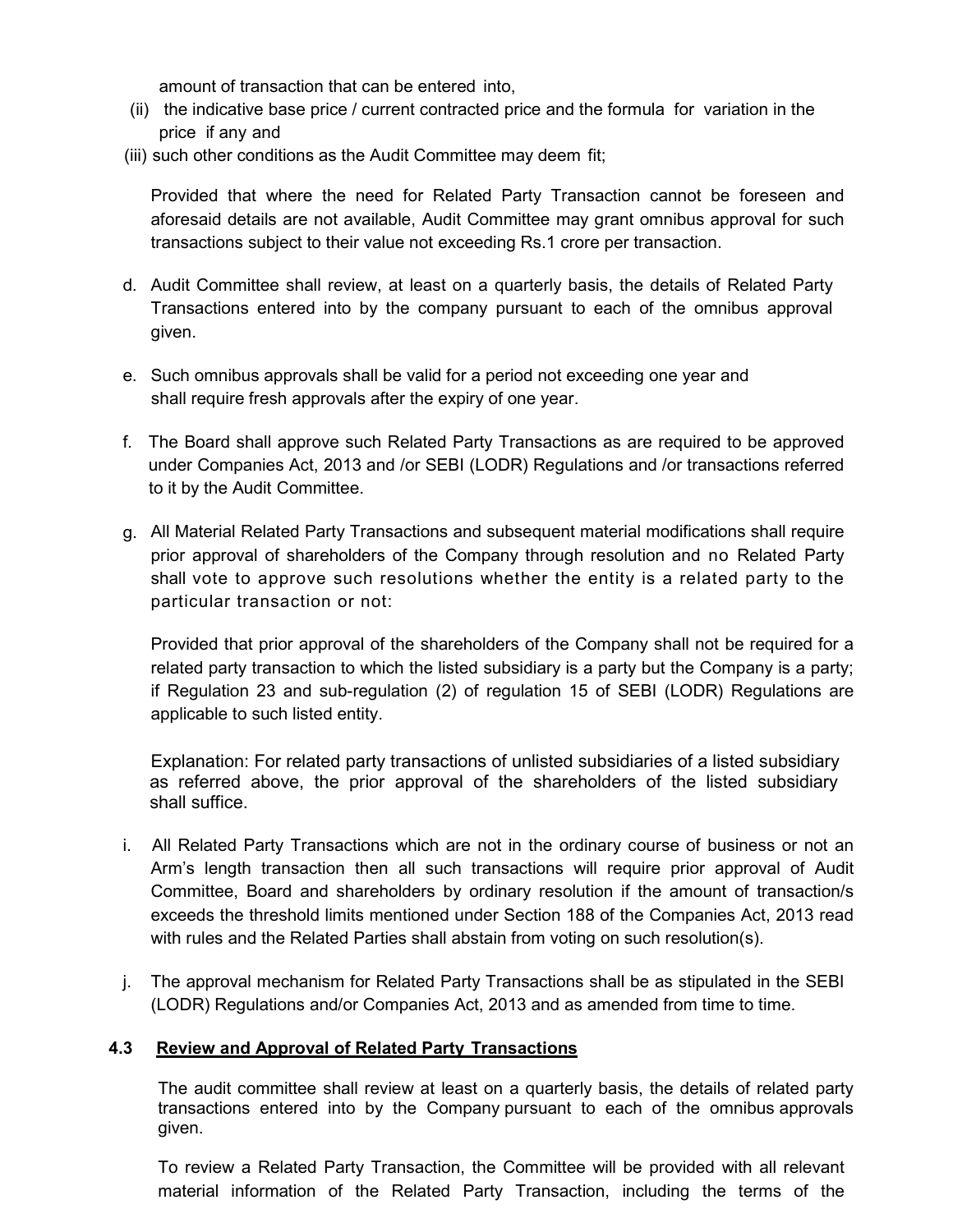transaction, the business purpose of the transaction, the terms of the Contract, and any other relevant matters.

In determining whether to approve a Related Party Transaction, the Committee will consider the following factors, among others, to the extent relevant to the Related Party Transaction:

- Whether the terms of the Related Party Transaction are fair and on arm's length basis to the Company and the terms would apply on the same basis if the transaction did not involve a Related Party;
- Whether there are any compelling business reasons for the Company to enter into the Related Party Transaction and the nature of alternative transactions, if any;
- Whether the Related Party Transaction would affect the independence of an independent director;
- Whether the proposed transaction includes any potential reputational risk issues that may arise as a result of or in connection with the proposed transaction;
- Whether the Company was notified about the Related Party Transaction before its commencement and if not, why pre-approval was not sought and whether subsequent ratification is allowed and would be detrimental to the Company; and
- Whether the Related Party Transaction would present an improper conflict of interest for any director or Key Managerial Personnel of the Company, taking into account the size of the transaction, the overall financial position of the director, Managing Director/ Wholetime Director or other Related Party, the direct or indirect nature of the director's, Key Managerial Personnel's or other Related Party's interest in the transaction and the ongoing nature of any proposed relationship and any other factors the Board/Committee deems relevant.

Notwithstanding the foregoing, the following Related Party Transactions shall not require approval of Audit Committee:

- i. Any transaction that involves the providing of compensation to a director or Key Managerial Personnel in connection with his or her duties to the Company including the reimbursement of reasonable business and travel expenses incurred in the ordinary course of business.
- ii. Any transaction in which the Related Party's interest arises solely from ownership of securities issued by the Company and all holders of such securities receive the same benefits pro rata as the Related Party.
- iii. Any transaction that involves reimbursement of expenses between the related parties through debit note/credit note at actuals without any markup except for taxes that may be levied as per statutory requirements.
- iv. Transactions entered into between a holding company and its wholly owned subsidiary company whose accounts are consolidated with such holding company and placed